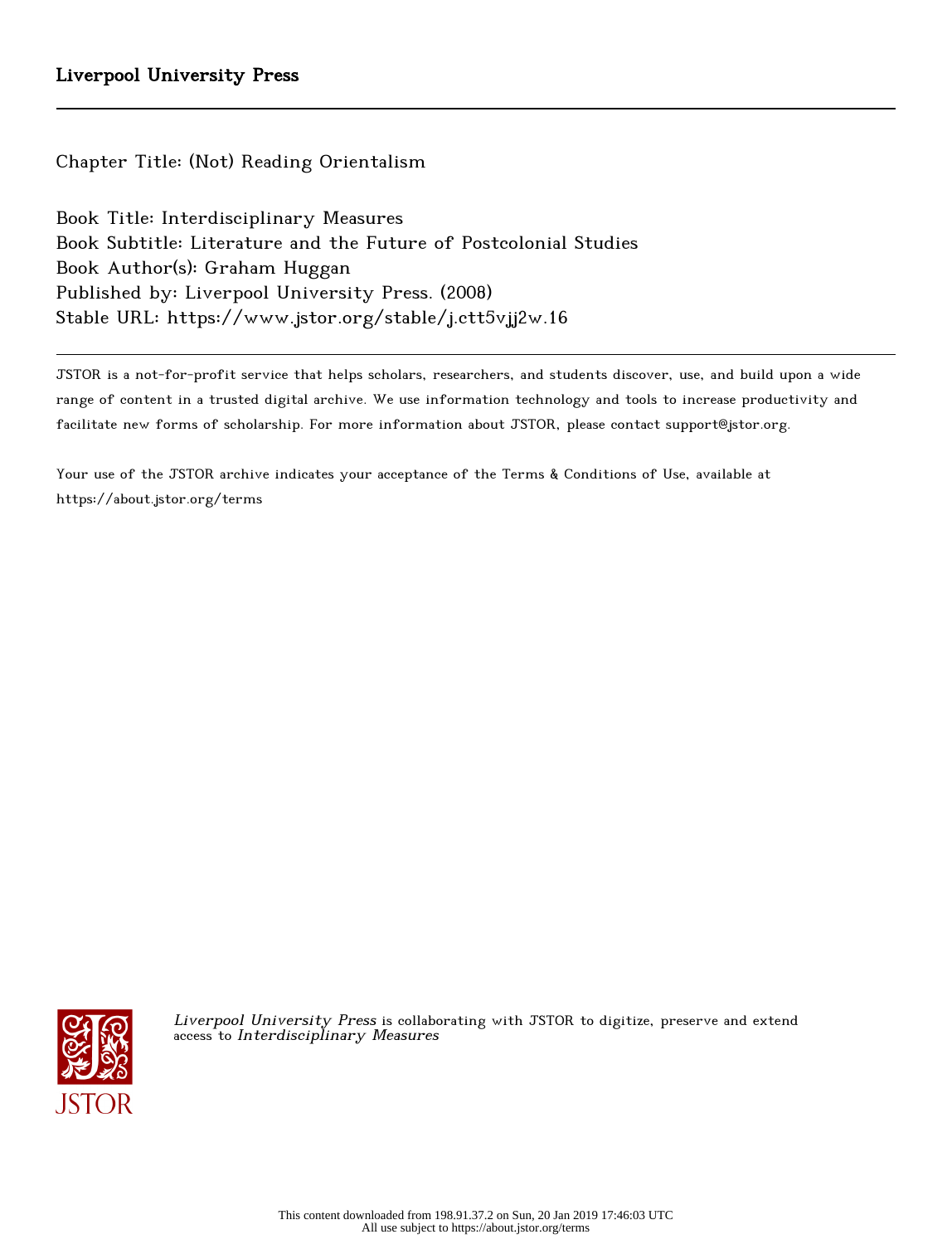## C hapter 12

## (Not) Reading *Orientalism*

Few texts could be more excessive, in terms of their production and reception, than *Orientalism* (1978), the best-known book of a man whose death took away from us one of the most eloquent and forceful public intellectuals of the present day (Viswanathan xi). *Orientalism*, although frequently seen as flawed, even as one of Edward Said's weakest efforts, is far and away the most talked-about and influential of the 20-odd books he wrote during an almost unimaginably prolific career. The book, translated at the last count into 36 languages, is the product of an equally protean personality, known alike for his 'passionate humanism, his cultivation and erudition, his provocative views, and his unswerving commitment to the cause of Palestinian self-determination' (Viswanathan xi–xii). Multiple and wide-ranging contributions to the fields of literary scholarship, cultural politics and music are less suggestive of the achievements of a single figure than of several, while in the work itself the dizzying plurality of not always compatible subjects, methods and approaches similarly presents us with not one but a veritable surfeit of Saids. Given the astonishing range and lasting impact of Said's oeuvre, it is hardly surprising that there should now be a booming Said industry, in which numerous scholars from all corners of the world have taken the opportunity to engage in conversation – not all of it friendly – with his work. To adapt a phrase applied by Henry Louis Gates to the great Martinican psychiatrist and anti-colonial activist Frantz Fanon, we have been witnessing for some time now an evolved form of 'critical Saidism' in which very different readings are applied, and very ideological uses given, to Said's work. Like Fanon before him, Said was to become a talismanic intellectual and political figure, while *Orientalism*, in particular, was to be transformed over time into one of the late twentieth century's few truly totemic critical works (Gates 457–58).

Why *Orientalism*? In a 1995 review essay, Gyan Prakash attributes the phenomenal success of *Orientalism* to its capacity to unsettle 'received categories and modes of understanding' (n.p.). According to Prakash, *Orientalism's*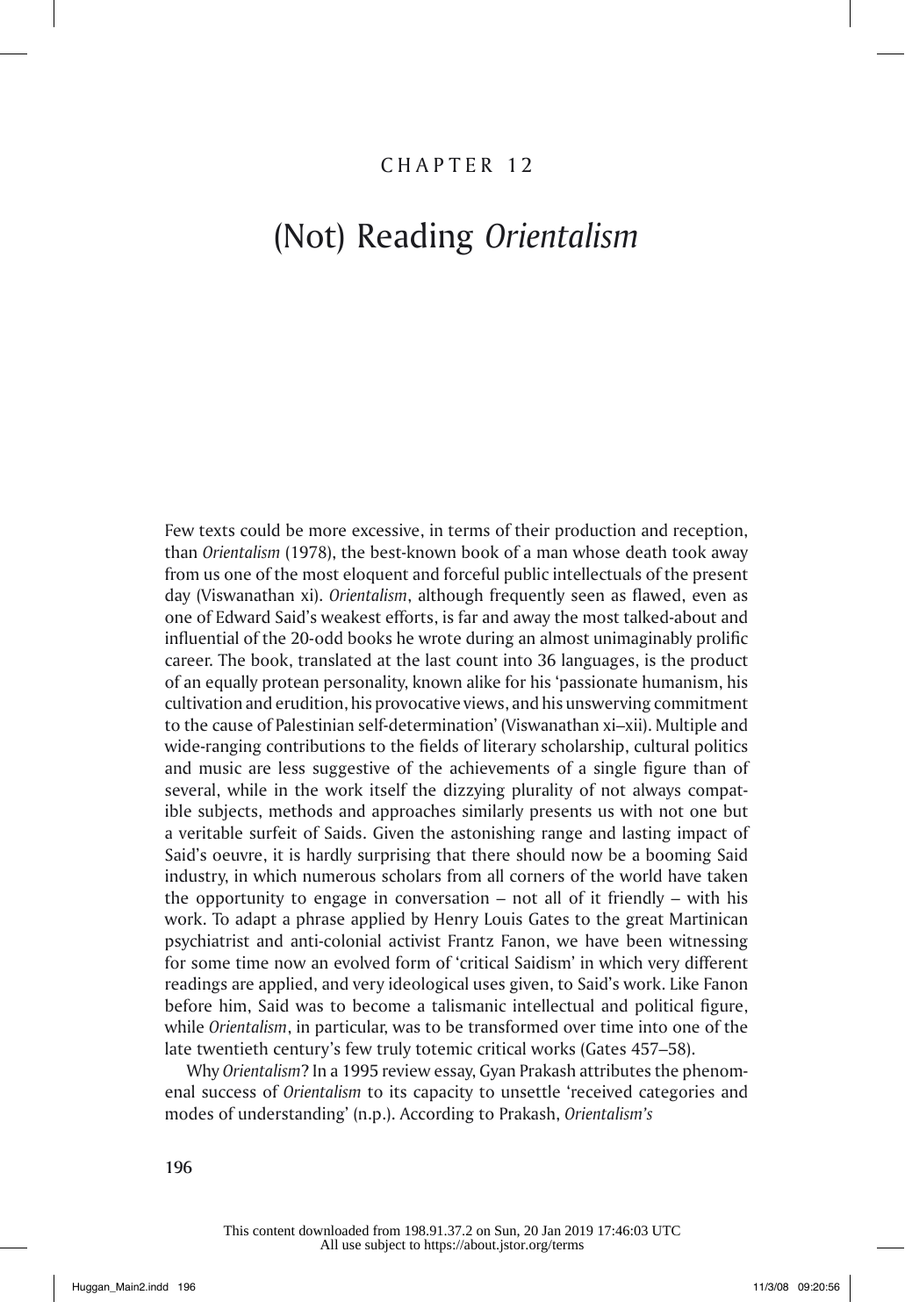[p]ersistent and restless movements between authorial intentions and discursive regimes, scholarly monographs and political tracts, literature and history, philology and travel writings, classical texts and twentieth-century polemics produced a profound uncertainty [...] in which the established authority of Orientalist scholars and their lines of inquiry [came] undone. [The] ambivalent effect of *Orientalism* [invited] charges of undisciplined thinking and ideological bad faith, and prompt[ed] critics to force its unsettling movement between different positions into an either/or choice which they then target[ed] for criticism. Significantly, it [was] precisely such boundary-crossings and stagings of contrary positions that [proved] to be the most productive and influential maneuvers, inciting further critical studies of the modern West's construction of the Other. Such studies [...] elaborated and extended its argument, and Said himself [went] on to produce other studies of the relationship between Western power and knowledge. But *Orientalism*'s authority as a critique of Western knowledge remains unmatched, and continues to derive force from its subversive violation of borders. (n.p.)

This is an astute and, I would argue, fairly accurate account of the impact of *Orientalism* both on contemporaneous readers in the late 1970s and on a generation of self-styled 'oppositional' critics – postcolonial, feminist, minorityactivist – ever since. Not all of these readers, needless to say, have agreed with the central tenets of *Orientalism*, and much of the oppositional criticism that the book has generated derived its momentum from aspects of Said's argument to which it is itself often vehemently opposed. Broadly speaking, three patterns in the critical response to *Orientalism* have established themselves. The first of these patterns involves what might be called the 'de-Orientalization' of Orientalism (the method). As Lisa Lowe has suggested, *Orientalism* is more historically and geographically heterogeneous than many readers have given Said credit for; the Orient to which he refers, at different moments and in different interests, may encompass all or parts of Central Asia, North Africa, Turkey and the Middle East (Lowe 5). But given the fundamental heterogeneity and instability of the discourses contained within the umbrella term 'Orientalism', why not cast the net even wider? Lowe, for one, cannot resist, including a chapter in her book on the utopian projection of Japan and China under French poststructuralism (ch. 5). Other critics have interpreted the range and scope of *Orientalism* even more freely, using it, for example, as a critical tool for the unpacking of self-serving European colonial constructions of 'darkest Africa' and their corresponding cultural myths (Miller). Studies such as these, which Said welcomed ('*Orientalism* Reconsidered' 140; see also Viswanathan 220), risk emptying out the already mythologized category of the Orient, turning Orientalism into a codeword for virtually any kind of othering process that involves the mapping of dominating practices of knowledge/power onto peoples seen, however temporarily or strategically, as culturally 'marginal', economically 'undeveloped' or psychologically 'weak'. The focus on the translocal or, perhaps better, the relocalized representational and administrative mechanisms of *Orientalism* have produced some powerful anti-authoritarian scholarship: in Japan and Latin America, for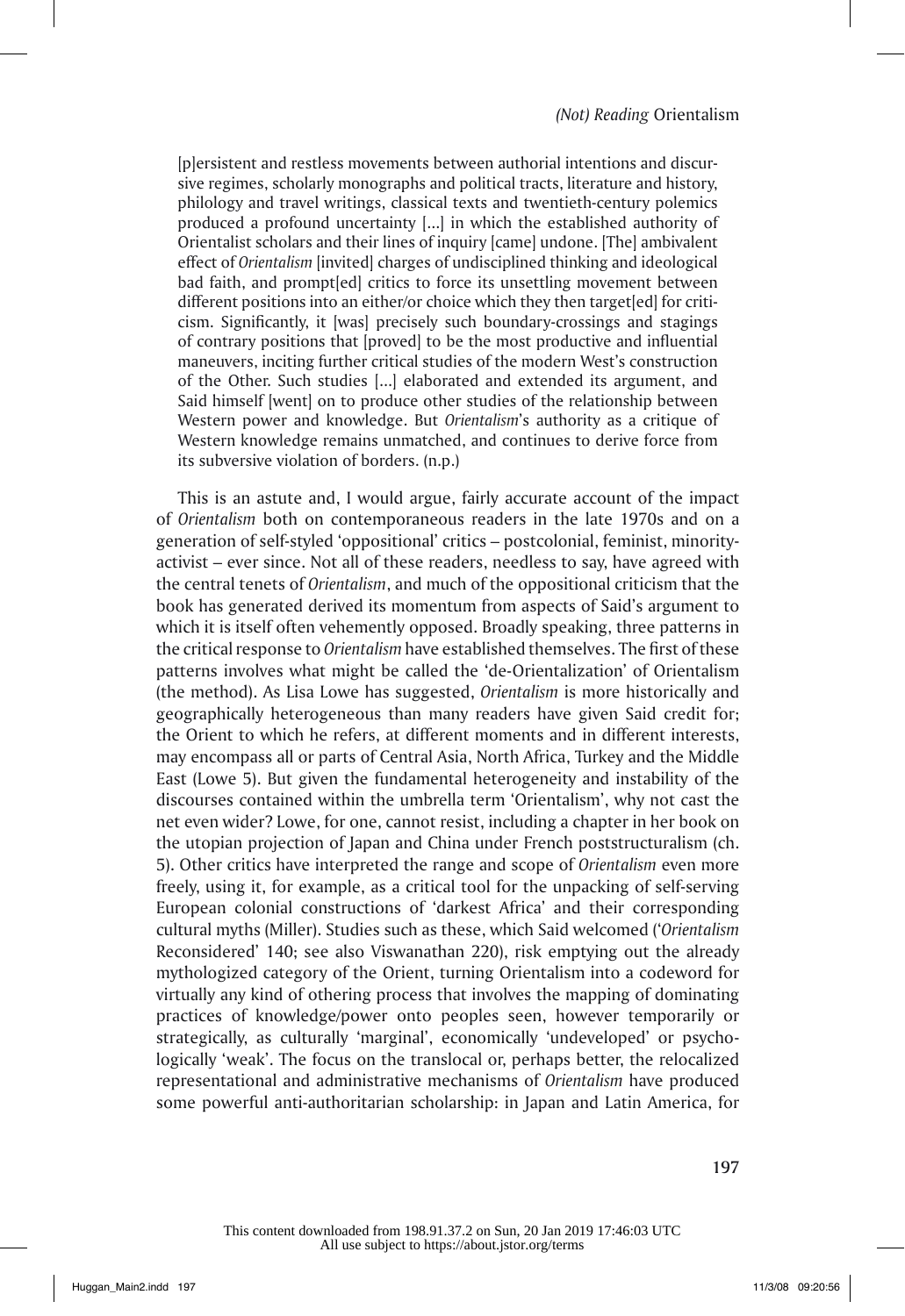instance, and in many regions of the formerly colonized world. As might be expected, though, the loosely rhetorical usage of the category of the Orient that such an approach encourages has led at times to a re-inscription of the very binaries ('West' versus 'rest' or, paradoxically, 'West' versus 'East') that Said's own work had previously gone to such lengths to resist.

A second pattern of response to *Orientalism* emerges here which we might call the 're-Orientalization' of *Orientalism* (the book). Within this pattern, *Orientalism*'s exclusionary and immobilizing strategies are either inadvertently reproduced by those who seek to uncover alternative examples of its workings ('anti-Orientalist Orientalism') or are consciously deployed by those who, constructing themselves as the West's victims, turn against their adversaries in uncompromising gestures of collective pride and righteous anti-imperialist revenge ('Occidentalism'). The phenomenon of 'anti-Orientalist Orientalism', in particular, begs the question as to the self-replicating tendencies of Orientalism, neatly captured in James Clifford's almost apologetic suggestion that Said's book, for all the power of its criticism, 'sometimes appears to mimic the essentializing discourse it attacks' (262). I will come back to this suggestion in detail later, via Aijaz Ahmad's caustic reading of *Orientalism*. For the moment, suffice to point out a third category of response to Said's text that draws attention, explicitly or implicitly, to the unreflected Orientalism of *Orientalism* itself. This largely hostile view of *Orientalism* (the book) is founded on a series of apparently embarrassing paradoxes: that it reproduces the enumerative, patiently cumulative and paternalistic methods of the 'master' Orientalists; that it reinstates broad transhistorical and cultural generalization in the service of magisterial expertise; that its seemingly counter-intuitive insistence on the internal consistency of *Orientalism* is inconsistent with Said's own Foucault-inspired discursive methods (but remains uncannily consistent with the self-authorizing manoeuvres of classical Orientalism itself); and that it assembles a textualized Orient with a view to establishing intellectual authority over it, even if this 'textual, contemplative' Orient is never allowed, like its nineteenth-century historical counterpart, to facilitate the control of the geographical Orient as an 'economic, administrative and even military space' (*Orientalism* 210).

My own view is that these criticisms are largely valid, even if they flirt with the kind of self-congratulatory abreaction that is perhaps more typical of secondorder ('anti-Orientalist Orientalist' and/or 'Occidentalist') responses to Said's work. What interests me in this particular chapter, however, is not to produce an inventory of different (mis)readings of *Orientalism* but to show the link between knowledge, power and authority that derives from the ways it has been read. Read and not read, or at least often read in isolation or selectively; for one of the most interesting aspects of the continuing saga of (not) reading *Orientalism* has been a tendency to bypass the text, either in the interests of declaring a political allegiance or in the more disguised attempt to make the book symptomatic for the entirety of its author's work. This tendency is all the more interesting given the connections Said himself makes between Orientalist textuality and reading. The Orientalists, Said suggests, produced – among several other things – a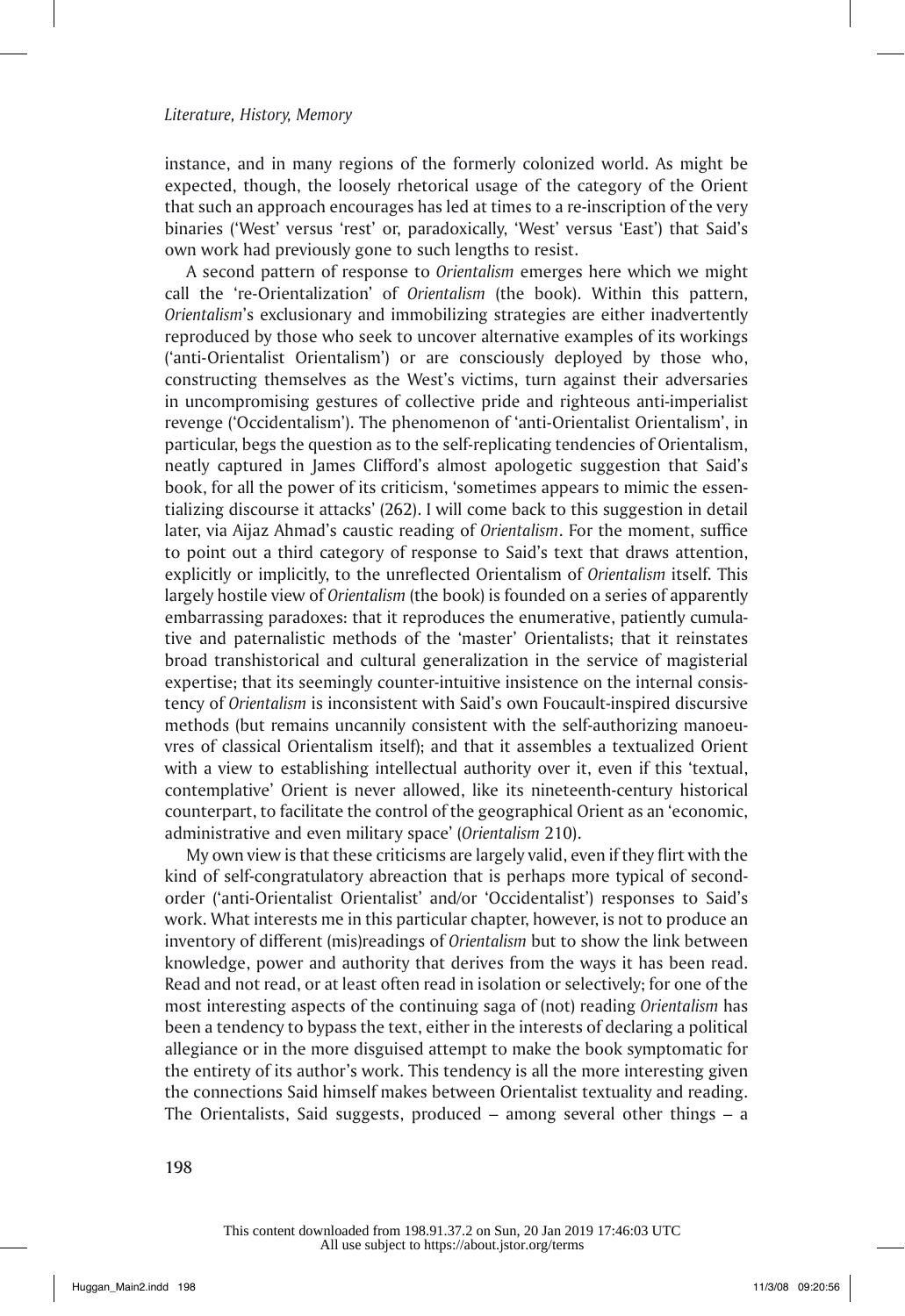kind of collective guidebook for uninitiated Western readers, but less a guidebook that informed them than one that confirmed what they already knew (*Orientalism* 81). Hence the constitutive tension in Orientalism between the need to accumulate detailed scholarly knowledge of the Orient and the desire to fall back on prescriptive formulations that distilled it into a version of what was already known before. More knowledge was needed, but not really needed since the Orient was already known (or at least intelligently intuited); more reading was needed, but not really needed since it confirmed what had already been written before. Images of the Orient were thus added to the stockpile of familiar representations, while these individual images were made to stand in metonymically for the Orient as a whole. Orientalism emerged as a coordinated system of representations, structured largely through readily identifiable repetitions, which perpetuated itself at the institutional level, eventually becoming 'fully formalized into a repeatedly produced copy of itself' (Orientalism 197). Prescriptive rather than descriptive, the Orientalist system of representation was as likely to impede knowledge of the Orient as to produce it. Certainly it was disinclined to the production of new knowledge: its contradictory reality was that it fostered a 'textual attitude' or predisposition that allowed the Orient to be regularly rewritten, but that effectively prevented it from being critically reread (*Orientalism* 80–81). Now, while objections might be raised to Said's provocative account of Orientalism's self-perpetuating capacities, my contention here is a different if perhaps, in its own way, an equally provocative one: that *Orientalism* (the book) has often been approached via Orientalism (the method); and that a side-effect of Orientalism (the method) is a paradoxical tendency for the very books on which it depends to go critically unread. The rest of this chapter goes some way towards explaining what might be at stake in such a critical reading, beginning with Said's own retrospective comments on *Orientalism* and continuing with a brief look at how three gifted anti-Orientalist critics – Aijaz Ahmad, Meyda Yeğenoğlu and David Cannadine – responded to the book in such a startlingly pre-emptive fashion that it almost seemed as if its contours must have been known to them before it was actually read.

In the preface to *Beginnings* (1975), Said distinguishes between 'beginnings' and 'origins'. '[T]he latter', he says, are 'divine, mythical and privileged', while 'the former [are] secular, humanly produced and ceaselessly re-examined' (xiii). For Said, the idea of re-examination has inspired the recent revisionisms of counter-memory and the archive, revitalizing such intellectual trends as 'the critique of domination [...] and the [re-evaluation] of suppressed history (feminine, non-white, non-European, etc.)' (xiii). Beginnings, suggests Said, are renewals rather than repetitions or recurrences; beginning, in this sense, is about the making or producing of differences: it is tantamount to beginning again (xvii). For Said, a beginning can be understood in the double sense of an intention and a critical intervention: critical consciousness, he argues, has facilitated 'that constant re-experiencing of beginning and beginning-again whose force is neither to give rise to authority nor to promote orthodoxy but to stimulate self-conscious and situated activity, activity with aims non-coercive and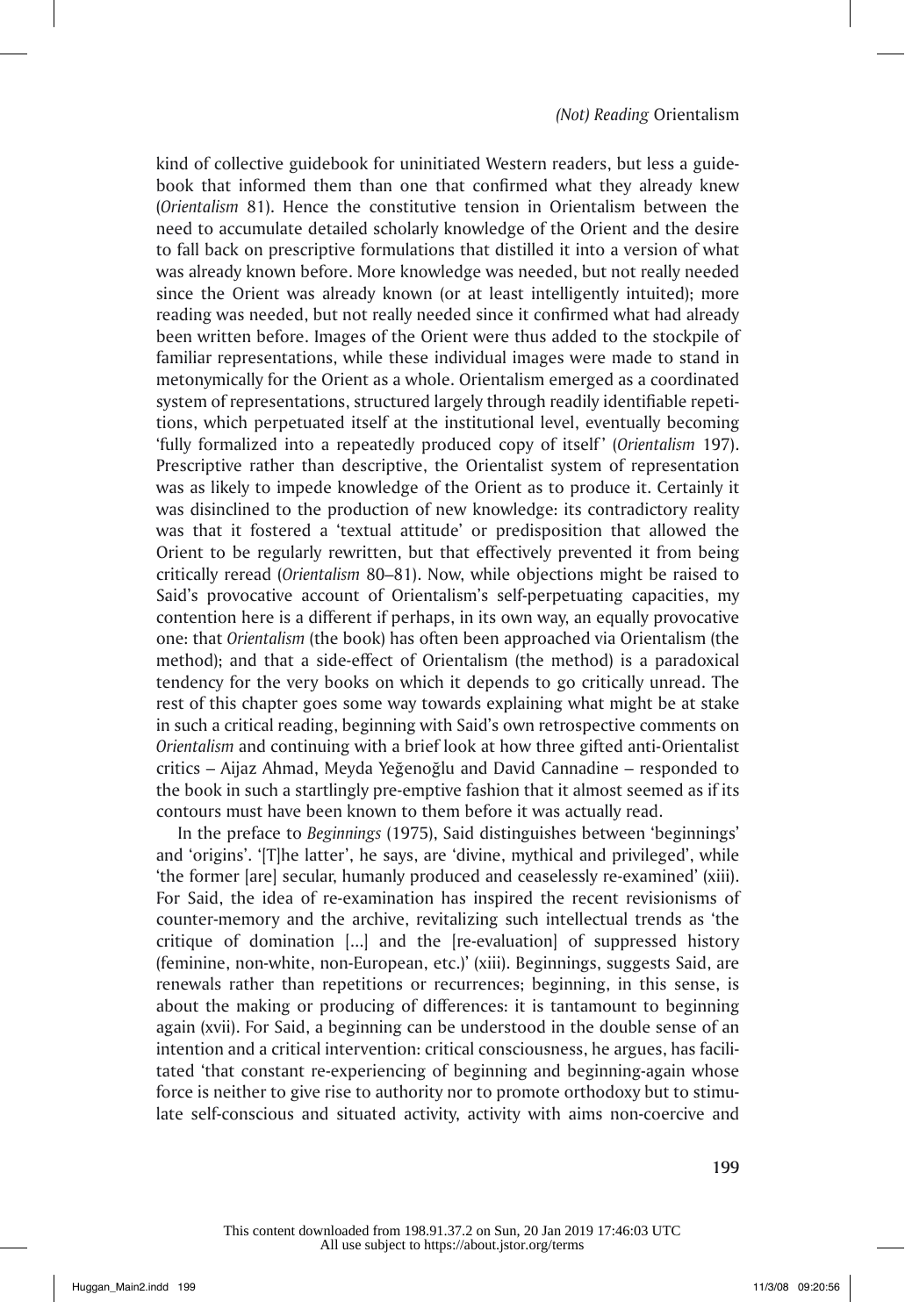communal' (xiv). In this part of the chapter, I want to gauge to what extent the interventionist spirit of beginnings, and 'beginnings-again', stands behind Said's own responses to *Orientalism*, itself conceived by many, unreflectingly perhaps, as a 'foundational' critical work (see, for example, Ashcroft *et al.*). I also want to use Said's notion of 'critical consciousness', elaborated in later works such as *The World, the Text, and the Critic* (1983) and *Culture and Imperialism* (1993), to examine the argument he makes in his work for a certain kind of reading: one that opens up to what he calls the 'non-coercive and communal' aims of intellectual activity, and that is alert to the complicities and self-aggrandizing tendencies of modern academic work.

Said's first detailed response to *Orientalism* was in the influential 1985 essay '*Orientalism* Reconsidered', an essay that itself gave rise to several critical reconsiderations, some of them even more extreme than in the first instance, of the place of cultural politics in Said's collected work. For his part, Said is largely content in the essay to repeat the central ideas behind *Orientalism*: that, writ large, it charts a 4,000-year-old history of cultural relations between Europe and Asia; that, more specifically, it refers to a scientific discipline that, emerging in the early nineteenth century, specialized 'in the study of various Oriental cultures and traditions'; and that, ideologically, it legitimizes the circulation of images and fantasies of the Orient designed, in large part, to confirm the epistemic authority of the West ('*Orientalism* Reconsidered' 128). As he did in the earlier book, Said acknowledges his own personal investment in *Orientalism* as part of 'current debates, conflicts and interpretations of the Arab-Islamic world' ('*Orientalism* Reconsidered' 129). However, Said goes further than he does in *Orientalism* in conceding his own involvement, for as he admits, there is no Archimedean point 'outside' the Orient from which the Orient, and the strategies used to represent it, can be objectively understood ('*Orientalism* Reconsidered' 129–30). Said's confession, however, only heightens his affront that the Orient, generally, and the Arab world, in particular, have all too often been constructed as 'Europe's silent Other', frozen into place as the fixed objects of a self-privileging Western gaze (130–31). Thus, while he initially acknowledges the wide variety of instructive Western-academic responses he has received to *Orientalism*, he then points out that many of his respondents have continued, possibly inadvertently, to drown out the voices of those on whose behalf they have appeared to want to speak (127–28).

He stresses, however, that this dialogue of the deaf has developed on both sides of the Oriental/Occidental divide, not only in certain sympathetic kinds of Western anti-Orientalist criticism, but also in those anti-Western (Said calls them 'nativist' or 'fundamentalist') readings that have chosen to misinterpret *Orientalism*, from a position of 'cultural insiderism' (142), as an apology for Islam or a wholesale condemnation of the iniquities of the West (132). Ironically, then, Said sees his book as having become subject to an Orientalism of reception in which the critics have often fallen into an alternative Orientalism, and the critics of the critics have been unwilling or unable to engage the critics 'in a genuine intellectual exchange' (132).

200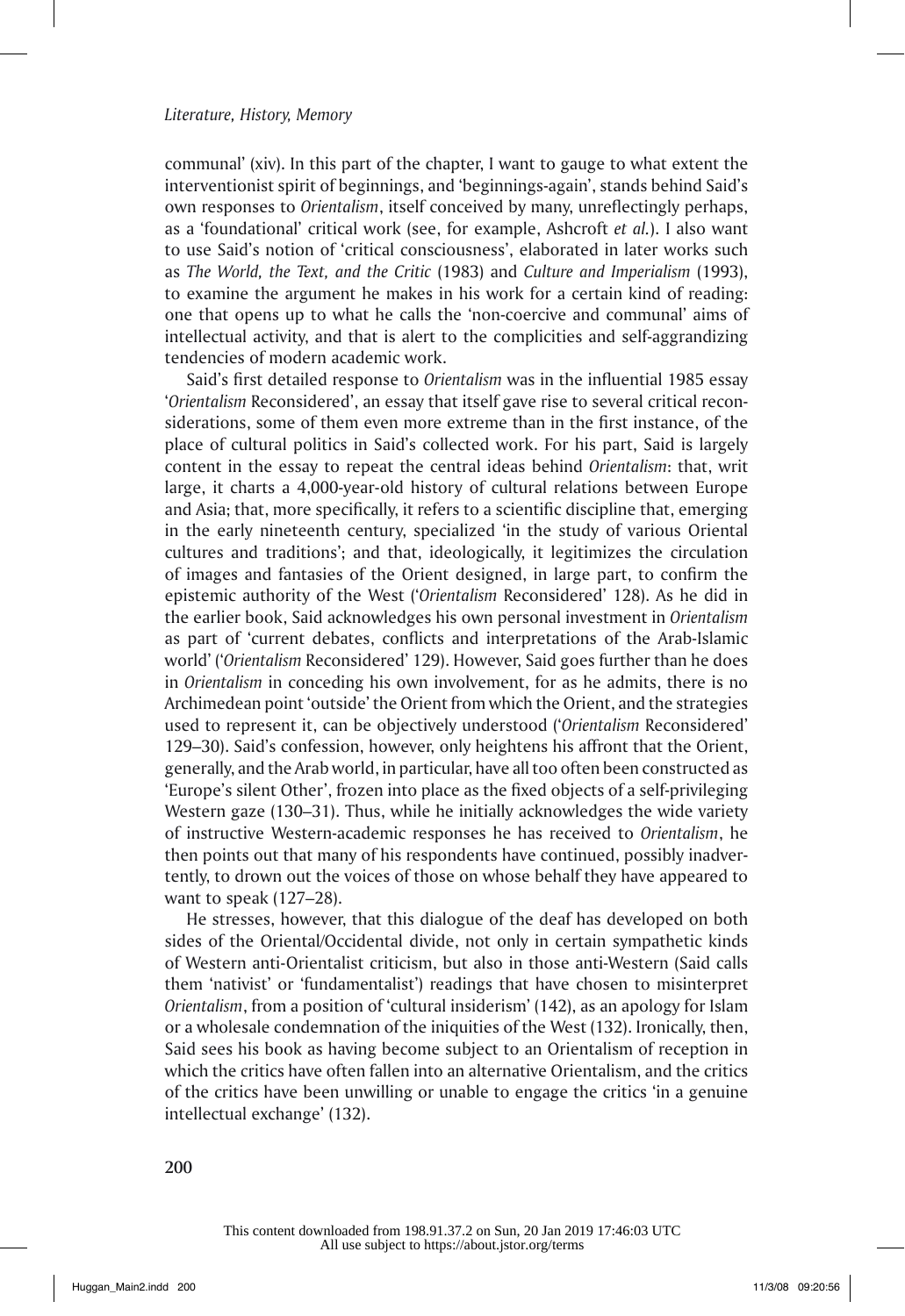Here, as so often in his work, Said lets his impatience get the better of him, launching into an all-out attack on the 'programmatic ignorance' of readers, like Daniel Pipes, who are mere lackeys of US neo-imperialism or, like Bernard Lewis, who are tacit apologists for Zionism, despite their hypocritical insistence that their studies of the Orient, Arabs and Islam are not 'political' at all (133–35). Better not to read at all, Said implies, than to read in this reprehensibly expedient fashion, exhibiting in the process a 'sheer heedless antiintellectualism unrestrained or unencumbered by the slightest trace of critical self-consciousness' (133). It is worth noting here that Said tends not to attribute 'critical self-consciousness' to those who happen to disagree with him – to those who have 'read' him but not read him, as it were, or to those who have read him but either had the temerity to rebuff him or to filter his work in such a way as only to see what they have expressly wanted to see. Said's own reading of his work oscillates, similarly, between the very form of political partisanship he is so quick to deride in others and his cultivation of a 'decentred' critical consciousness based, unlike Orientalism, on 'investigative, open models of analysis', and committed to 'the dismantling of systems of domination', like Orientalism, that are 'collectively maintained' (141–43). The type of reading Said favours, though does not necessarily practise himself, thus gestures not only towards the possibility of new beginnings, but towards 'nothing less than the creation of new objects for a new kind of knowledge' (129).

Two further attempts on Said's part to begin *Orientalism* again – to take a 'dominating system of knowledge' and prise it apart to create the conditions for a 'new kind of knowledge' – should be mentioned here. These are the afterword to the 1995 edition of *Orientalism* and the preface to the 2003 edition, one of the last pieces of writing Said completed before he died. In the 1995 afterword, Said carries on where he left off in '*Orientalism* Reconsidered'. Recognizing that *Orientalism*, 'in almost a Borgesian way, has become several different books', Said sets out to account for nearly a decade of reception, 'reading back into the book' what his many appreciators and detractors have said (*Orientalism* 330). As in '*Orientalism* Reconsidered', Said gives short shrift to those who have seen the book as resolutely 'anti-Western' or as an unadulterated celebration of the collective Arab cause. 'One scarcely knows what to make', Said complains, 'of [such] caricatural permutations of a book that to its author and in its arguments is explicitly anti-essentialist, radically sceptical about all categorical designations such as Orient and Occident, and painstakingly careful about not "defending" or even discussing the Orient and Islam' (331; emphasis in original). Much of the argument of '*Orientalism* Reconsidered' (and, indeed, *Orientalism* itself) is repeated: the 'Orient' and the 'Occident' are a 'combination of the empirical and the imaginative', and should in no way be understood as corresponding to a stable ontological realm (331); Orientalism is not 'just the antiquarian study of oriental languages, societies, and peoples', but is an evolved 'system of thought [that] approaches a heterogeneous, dynamic, and complex human reality from an uncritically essentialist standpoint' (333); Orientalism presupposes a non-Oriental reader insofar as '[t]he discourse of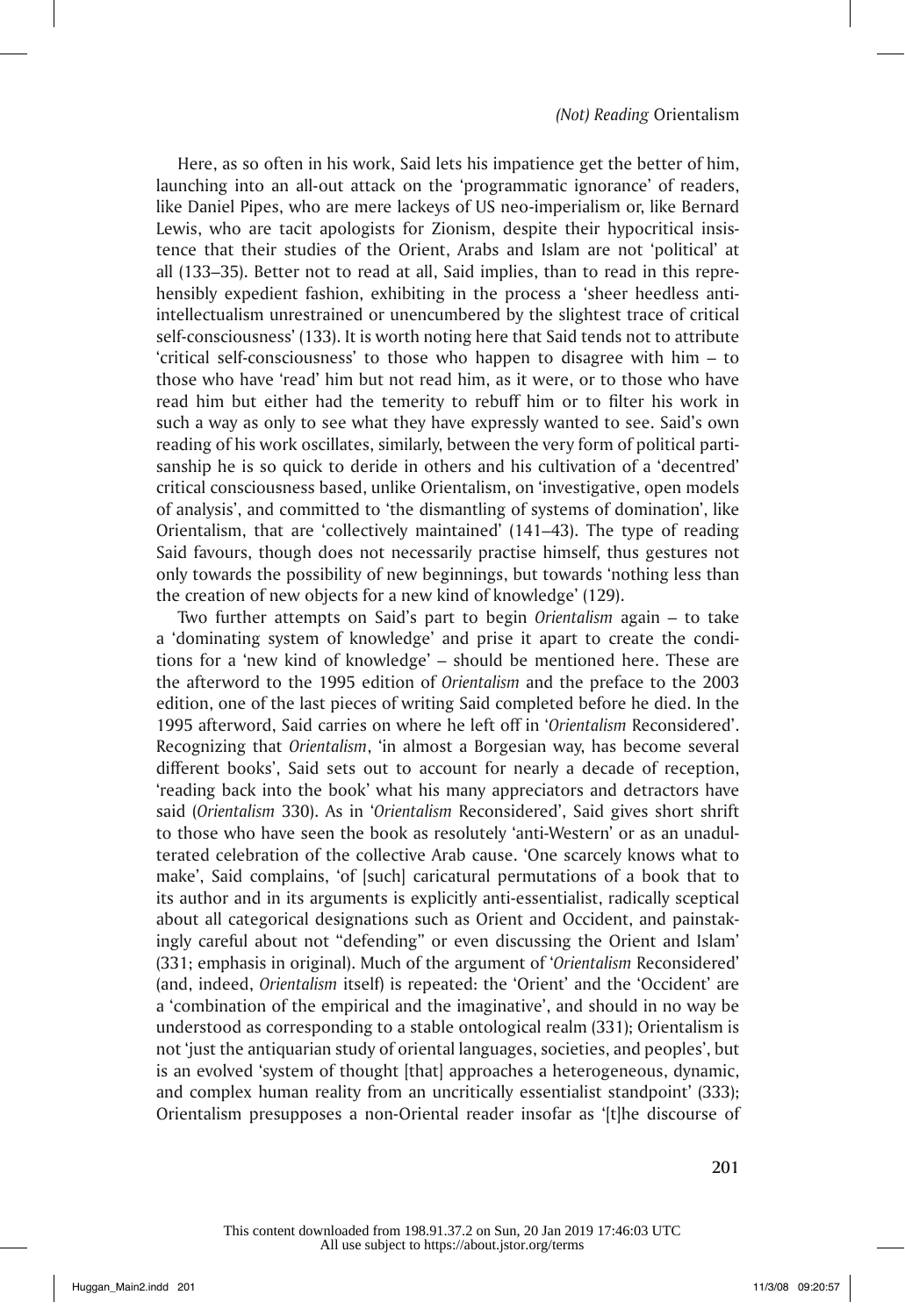Orientalism, its internal consistency [*sic*] and rigorous procedures, were all designed for readers and consumers in the metropolitan West' (336). This familiar roll-call is then followed by an equally familiar demolition of Bernard Lewis, Said's intellectual nemesis, whose 'verbosity scarcely conceals both the ideological underpinnings of his position and his extraordinary capacity for getting nearly everything wrong' (343). Lewis and his followers, fumes Said, specialize in the 'elaborate confection of ideological half-truths [intended] to mislead non-specialist readers' (346), thereby reconfirming the very prejudices his own book had been explicitly designed to contest. These are the arguments one finds, again and again, in *Orientalism*: that routine misreadings and misinterpretations can have devastating consequences for those routinely misread and misinterpreted; that erudition in the service of ignorance is another form of ignorance; that reading itself may produce knowledge – as in knowledge of the Orient – that confirms the authority of the knower without creating new possibilities for understanding or extending the boundaries of the known.

As in '*Orientalism* Reconsidered', Said concedes a few points, namely the 'scholarly and humanistic achievements' (*Orientalism* 342) of at least some Orientalist practitioners, or the tendency of Orientalism to confess its own attraction to the works of writers, scholars and administrators who clearly 'condescended to or [actively] disliked the Orientals they either [studied] or [ruled]' (336). In general, though, the 1995 afterword has a confirmatory ring to it. This is corroborated by Said's view that some of his later work – *Culture and Imperialism*, for instance – was primarily an amplification of, rather than a departure from, *Orientalism*'s governing 'cultural' theses: on the symbiotic link between culture and empire; on the constitutive hybridity of cultures; and on the continuing existence of Orientalism as a willed form of human activity – as cultural work (349). But if Said himself was always more likely to revisit than to revise *Orientalism*, he was also appreciative of others' efforts to push their readings of the text into libertarian initiatives of their own. As Said says proudly in the afterword:

 I intended my book as part of a pre-existing current of thought whose purpose was to liberate intellectuals from the shackles of systems like Orientalism: I wanted readers to make use of my work so that they might then produce new studies of their own that would illuminate the historical experience of Arabs and others in a generous, enabling mode. That certainly happened in Europe, the United States, Australia, the Indian subcontinent, the Caribbean, Ireland, Latin America, and parts of Africa. The invigorated study of Africanist and Indological discourses, the analyses of subaltern history, the reconfiguration of postcolonial anthropology, political science, art history, literary criticism, musicology, in addition to the vast new developments in feminist and minority discourses – to all these, I am pleased and flattered that *Orientalism* made a difference. (340)

The updated 2003 preface re-issues the compliment, with an important clarification. The clarification consists of an impassioned defence of humanism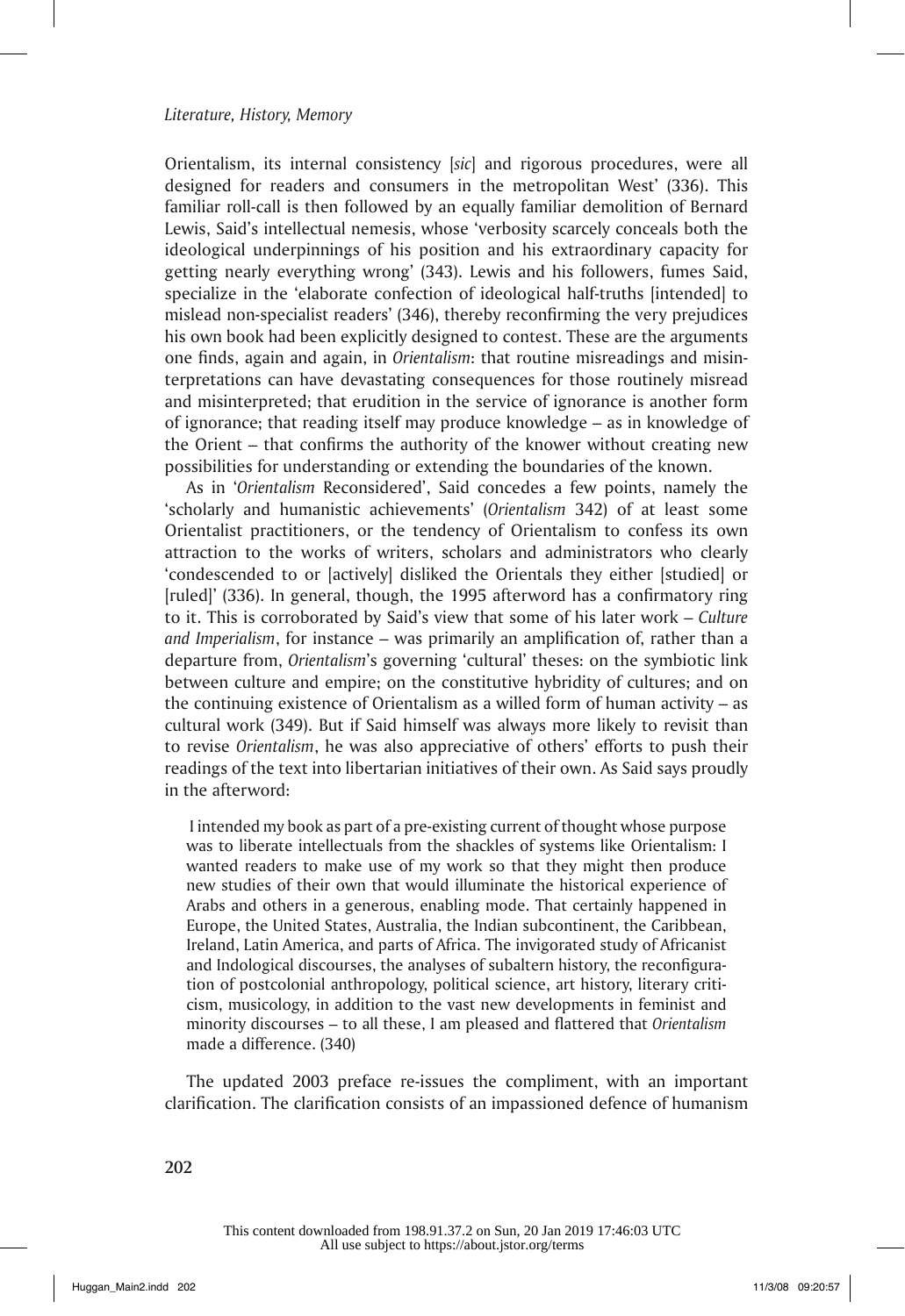and humanistic critique's capacity to 'open up [...] fields of struggle, to introduce a longer sequence of thought and analysis [that might] replace the short bursts of polemical, thought-stopping fury that so imprison us in labels and antagonistic debate whose goal is a belligerent collective identity rather than understanding and intellectual exchange' (*Orientalism* xvii). Said's humanism, itself the subject of sustained critique, is triumphantly reasserted here: not as an excuse for nostalgic traditionalism, but rather as an instrument for 'rational interpretive analysis' at a time when 'patient and sceptical inquiry' is needed to counteract the perceived need for 'instant action and reaction', and equally needed to retrieve a lost sense of 'the density and interdependence of human life' in a world 'often dehumanized in the extreme' (xx, xxii). The contexts for the preface – continuing violence in Israel/Palestine, fundamentalist dogma and intolerance, the bellicose post-9/11 invasions of Afghanistan and Iraq – reveal a Said more concerned than ever with the crudely differentiating labels that people pin on one another, and with the lack of a reasoned discourse that might help them come to terms with repeating histories of conflict, as well as to negotiate the fraught complexities of the modern globalized world. More interesting, perhaps, is that these contexts also reveal a Said as insistent as ever on the value of humanistic research and its symbiotic dependence on the 'book culture [...] and general principle of mind that once sustained humanism as a historical discipline' (xx). This culture, increasingly replaced by the 'fragmented knowledge[s] of the mass media and the internet', Said now sees with more than a hint of wistfulness as having 'almost disappeared' (xx). Reading reappears here as a mantra for the type of patient interpretive analysis that is needed to offset formulaic conceptions of ourselves and others, eventually allowing us to 'live together in far more interesting ways than an abridged or inauthentic mode of understanding can allow' (xxii). It is reading that best fosters the development of the 'decentred critical consciousness' – but not any reading, rather reading in what Said problematically, if characteristically, calls 'the proper sense of the word' (xxii). Reading, in other words, of the kind that stimulates reflection, debate and rational argument, and that is informed by the sturdy moral principles that reinforce the idea of history being made and remade by human beings in a modern secular world (xxii). Whether this reading is so different from the reading of many of the European Orientalists is a point, understandably, on which Said is not too keen to linger. Sure enough, though, Said's critics have been alert to the apparent contradictions in his humanist philosophy; and these contradictions are made apparent, explicitly or implicitly, in the three readings below.

Probably the most notorious attack on *Orientalism* has been that of the South Asian Marxist critic Aijaz Ahmad, whose coruscating critiques of Said, Jameson and a number of other leading Leftist intellectuals in his wide-ranging book *In Theory: Classes, Nations, Literatures* (1992) left much of the academic world wondering where, if such potential allies could be turned so effectively into enemies, Ahmad himself might want to find his friends. In his chapter on Said, Ahmad wastes little time in moving onto the offensive. While Ahmad expresses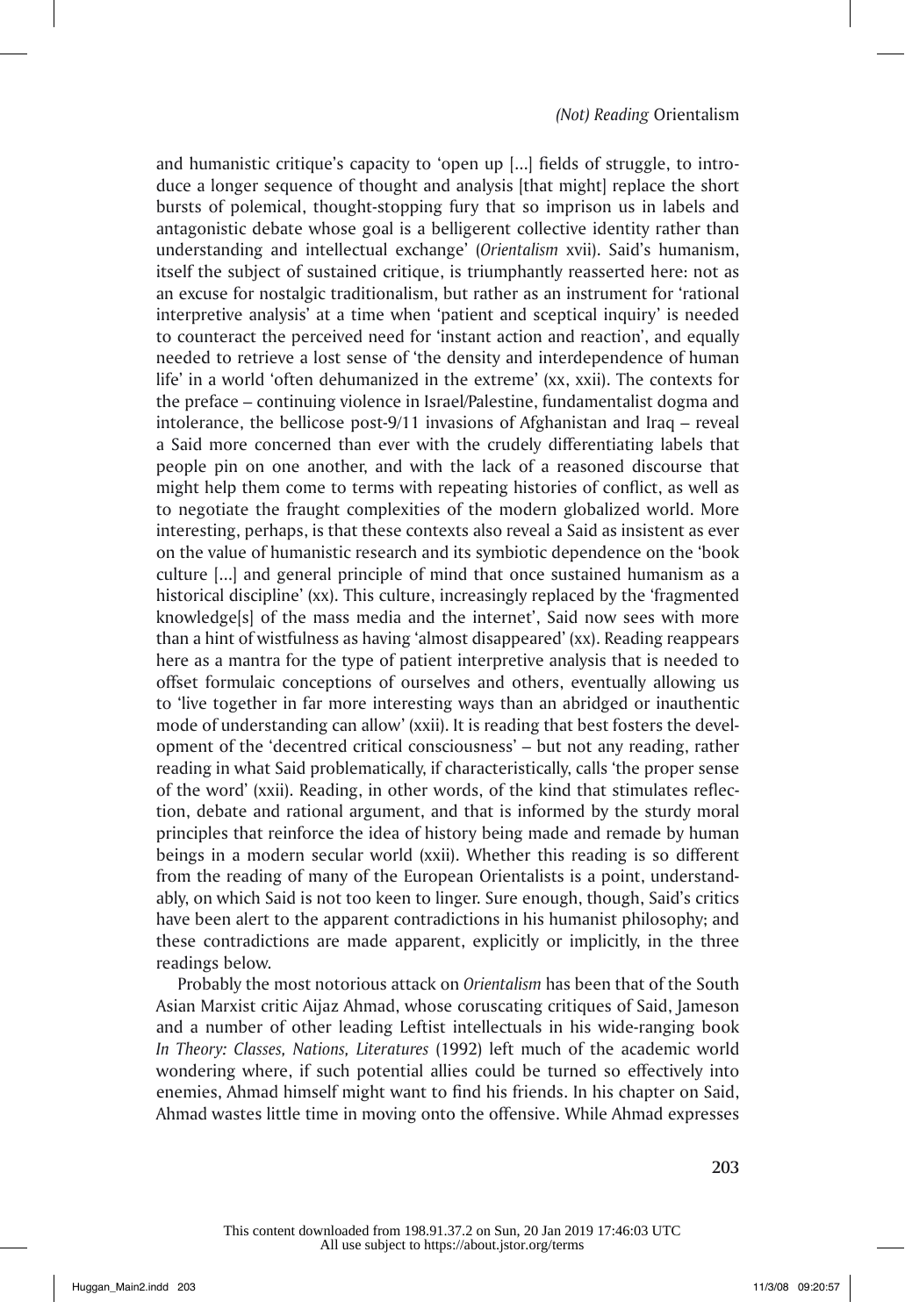solidarity with Said's anti-Zionism and 'his beleaguered location in the midst of imperial America' (160), he disagrees strongly with his historical and theoretical methods, which he sees as being riven by 'ambivalences' and 'self-cancelling procedures', particularly in *Orientalism* but also in much of his later work (219). Some of Ahmad's criticisms – and there are many – are as follows: that Said's attempt to write a counter-history to the European literary tradition that might be posed against, say, Erich Auerbach's *Mimesis* (1946) falls into the same elitist humanism from which its inspiration is taken (163–64); that this ideal humanism contradicts Said's awareness of the complicity of European humanism in the history of European colonialism, and thus runs the risk of turning *Orientalism* not into a strategically counter-historical, but a fundamentally anti-historical work (167); that *Orientalism* is methodologically muddled, 'denouc[ing] with Foucauldian vitriol what [it also) loves with Auerbachian passion', and 'alternately debunking and praising to the skies and again debunking the same [canonical European] book[s], as if he had [somehow] been betrayed by the objects of his passion' (168); that it duplicates the tactics of Orientalism (the method) by refusing to take on board the numerous ways in which non-Western intellectuals have responded to, resisted or refuted the dominant representations of the Orient in the West (172); that *Orientalism* (the book) remains confused as to whether Orientalism (the method) is a historical by-product of colonialism or whether it is a constitutive element of 'the European imagination', from the Greeks to the present day (181); that it is equally confused about whether Orientalism is an interlocking set of discursive representations or an accumulated record of misrepresentations in the narrowly realist sense (185–86); and that it goes so far as to make a virtue out of these and other conspicuous inconsistencies, raising contradiction to the level of a method, and providing the rationale for 'saying entirely contrary things in the same text, appealing to different audiences simultaneously but with the effect that each main statement cancels out the other' (175).

Ahmad scores a number of palpable hits here. However, much like Said, he has a tendency to let his eloquence get the better of him, and in the chapter he proves singularly adept at matching his opponent's sweeping generalizations with several of his own. Hence we find statements, attributed astonishingly to Said, of the order that 'all European knowledges of non-Europe are bad knowledges because they are already contaminated with [Orientalism's] aggressive Identity-formation'; or, on the same page, that 'Europeans [are] ontologically incapable of producing any true knowledge about non-Europe' (178). One hardly knows which book Ahmad is referring to here; surely not *Orientalism*. Why this passionate denunciation of a book Ahmad submits to the closest of close readings yet seems, at other times, not to have read at all? Said's anti-Marxism – predictably – turns out to be at the root of Ahmad's problem, with the latter not being frightened to nail his colours to the mast. These are very red. *Orientalism*'s success, Ahmad sourly suggests, was unsurprising given the prevailing neo-conservative political climate in which the 'manifestly reactionary anti-humanisms' (192) of Foucault, Derrida and others were intellectually in the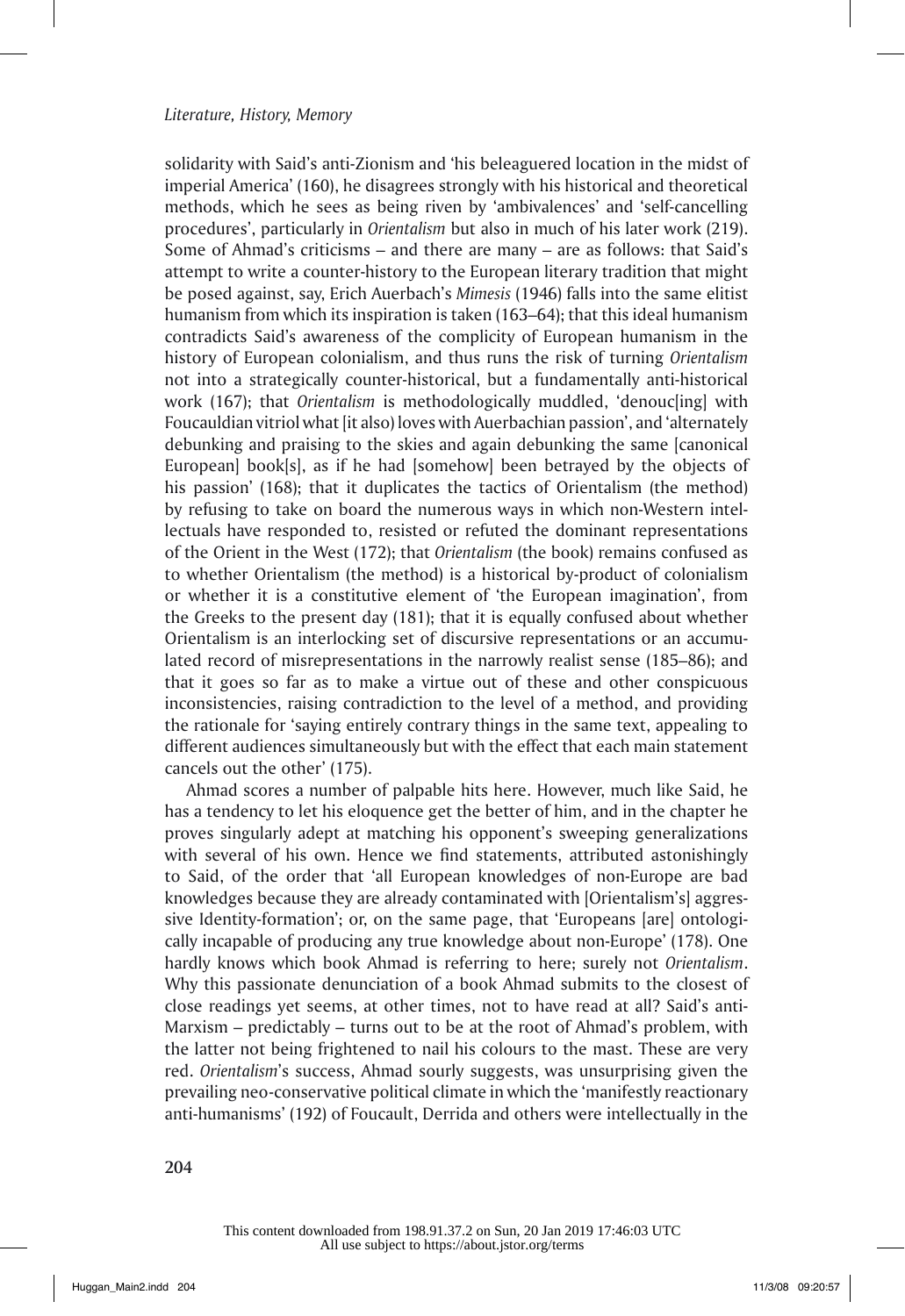ascendancy, as was the type of crudely essentialist identity politics that blithely divided the world into 'European' and 'non-European' literatures, globally 'dominant' and historically 'marginalized' societies and cultural groups. This caricatural portrait of Western academic politics in the late 1970s and on into the 1980s might have gained from some of the historicist insight that Ahmad accuses Said of lacking; similarly, one of the main charges he levels at Said – the essentialist assumption of an ontological division between the 'West' and the 'Orient', between 'colonizing' and 'colonized' societies and cultures – is arguably replicated in his own embattled rhetoric and his appropriation of a spokesperson's role for a victimized 'non-West'.

What is interesting about Ahmad's attack is neither the level of its ferocity nor the carelessness of his reading of *Orientalism* and selected others of Said's works. What is interesting about it, I would suggest, are the characteristics it shares with *Orientalism*: the weakness for polemic, usually transferred onto another authoritative body; the muscular use of eloquence and erudition to outflank an opponent whose views are so clearly misbegotten or misguided as to invite attack; and, not least, the Battle of the Books that such a use of eloquence and erudition fosters, with intellectual tilting at intellectual on the basis of historical and theoretical understandings derived from what they have, or haven't, 'properly' read.

This tendency to 'out-Orientalize' *Orientalism* is also apparent in feminist critiques of Said's study, at least some of which reinforce the type of binary thinking they hastily accuse Said of practising, but which they see their work (looking right past the considerable deconstructive activity in Said's own text) as seeking to dismantle and disrupt. The example I have picked out here is the Turkish sociologist Meyda Yeğenoğlu's book-length study *Colonial Fantasies* (1998), which advertises itself in its subtitle as working 'toward a feminist reading of Orientalism' (the method, though, as is soon made clear, this method is closely tied in with the workings of Said's eponymous text). *Colonial Fantasies*, it has to be said, is a good step forward from several earlier feminist approaches to *Orientalism* that either falsely assumed the gender-blindness of Said's methods or prematurely judged him to have joined the massed ranks of the Orientalists, thereby reinforcing the male gender specificity of Orientalism and giving the impression that all Orientalists, to paraphrase Wordsworth, are men speaking to other men (see, for example, Emberley and Lewis). Like most of these earlier critics, Yeğenoğlu believes that there is a connection between the production of cultural and gender differences in Orientalism, and that representations of the Oriental other require an understanding of the unconscious nature of Western male fantasies and desires. The Orient, she suggests, is 'a fantasy based upon sexual difference' (11): a difference, however, that has frequently been unaccounted for or strategically effaced. She falls short, however, of accusing Said himself of conspiring in this effacement; after all, he readily acknowledges in *Orientalism* that 'Orientalism [has often been] an exclusively male province; like so many professional guilds during the modern period, it [has] viewed itself and its subject matter with sexist blinders' (*Orientalism* 207). What she objects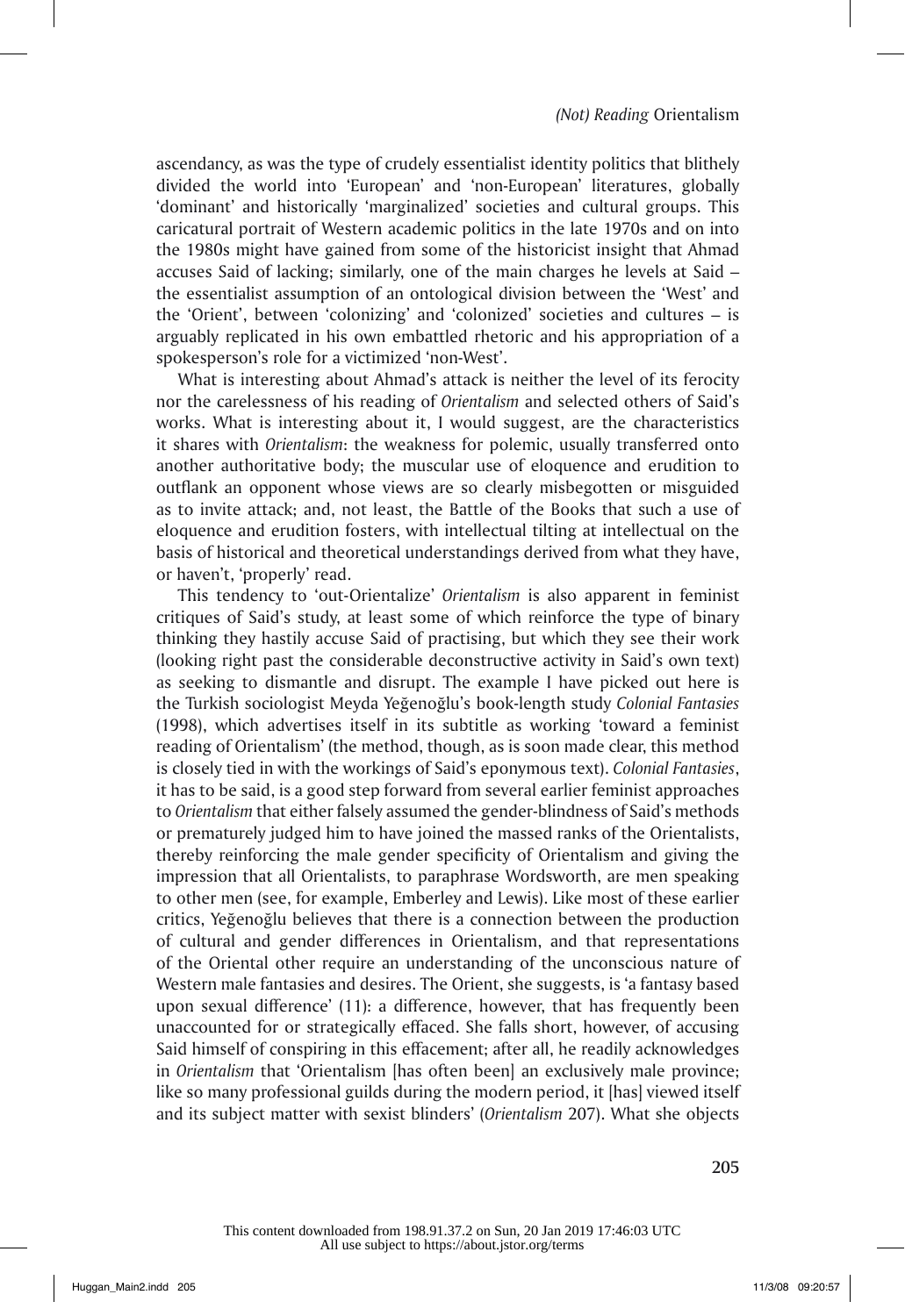to is Said's suggestion that the Orient as sexualized site is not 'the province of [his own] analysis' (*Orientalism* 188); as if what he calls, after Freud, the 'latent' (sexual) and 'manifest' (cultural) constructions of the Oriental other could somehow be separated out (*Orientalism* 206). This is a reasonable objection; for as Yeğenoğlu convincingly argues, sexual fantasy and the production of sexual difference are constitutive of Orientalism, as is the link between (imagined) knowledge of the Orient and (unconscious) sexual desire. Less convincing is her insistence that 'the Western subject's desire for its Oriental other is always mediated by a desire to have access to the space of its women, to the body of its women and to the truth of its women' (Yeğenoğlu 62–73). While she is surely right that '[t]he process of Orientalization of the Orient is one that intermingles with its feminization' (73), her insistence that the Orient is always mediated through the feminine clearly overstates the issue while recoding the process of Orientalization in what appear to be exclusively heterosexual terms. Equally questionable is her assertion of the dualistic nature of Said's approach to Orientalism: 'latent' versus 'manifest' Orientalisms; 'synchronic' versus 'diachronic' Orientalisms; 'scholarly' versus 'sensual' Orientalisms; and so on. These are binary categories that Said admittedly deploys, but also repeatedly interrogates and challenges, in *Orientalism*; like several other poststructurally oriented analyses of *Orientalism*, Yeğenoğlu's seems reluctant to acknowledge the deconstructive activity already at work within the text. Yeğenoğlu's book certainly reveals her, in the main, to be a careful reader and reviser of *Orientalism*, but at the risk of withholding a similar status to Said himself as a reader and reviser of his own text.

My last example, the British historian David Cannadine's *Ornamentalism* (2001), occupies a rather different status, since it is a book that grudgingly acknowledges Said's work before proceeding studiously to ignore it, despite the existence of *Orientalism* as a kind of ghostly marker or invisible referent hovering behind the title of the text. *Ornamentalism* is less a response to than a departure from *Orientalism*, leaving the 'postcolonial approach' to Empire inspired by Said, among others, trailing vainly in its wake (Cannadine xv–xvi). Like several other contemporary historians of Empire, Cannadine has little time for 'postcolonial' and/or 'anti-Orientalist' critics, to the extent that he usually conflates them to dismiss them: on the grounds not so much, as some of these historians think (see, for example, Dewey and MacKenzie), that they often do bad history, but rather because they are unhealthily fixated by the idea of the superiority of the white European 'race'. Cannadine admits – how could he not? – that race played a factor in how the British saw their empire, but just as big a factor, and an undervalued one, was the perception of rank and social status: '[T]he hierarchical principle that underlay Britons' perceptions of their empire', argues Cannadine, 'was not exclusively based on the collective, colour-coded ranking of social groups, but depended as much on the more venerable colourblind ranking of individual social prestige. This means that there were at least two visions of empire that were essentially (and elaborately) hierarchical: one centred on colour, the other on class' (9). What this means, more provocatively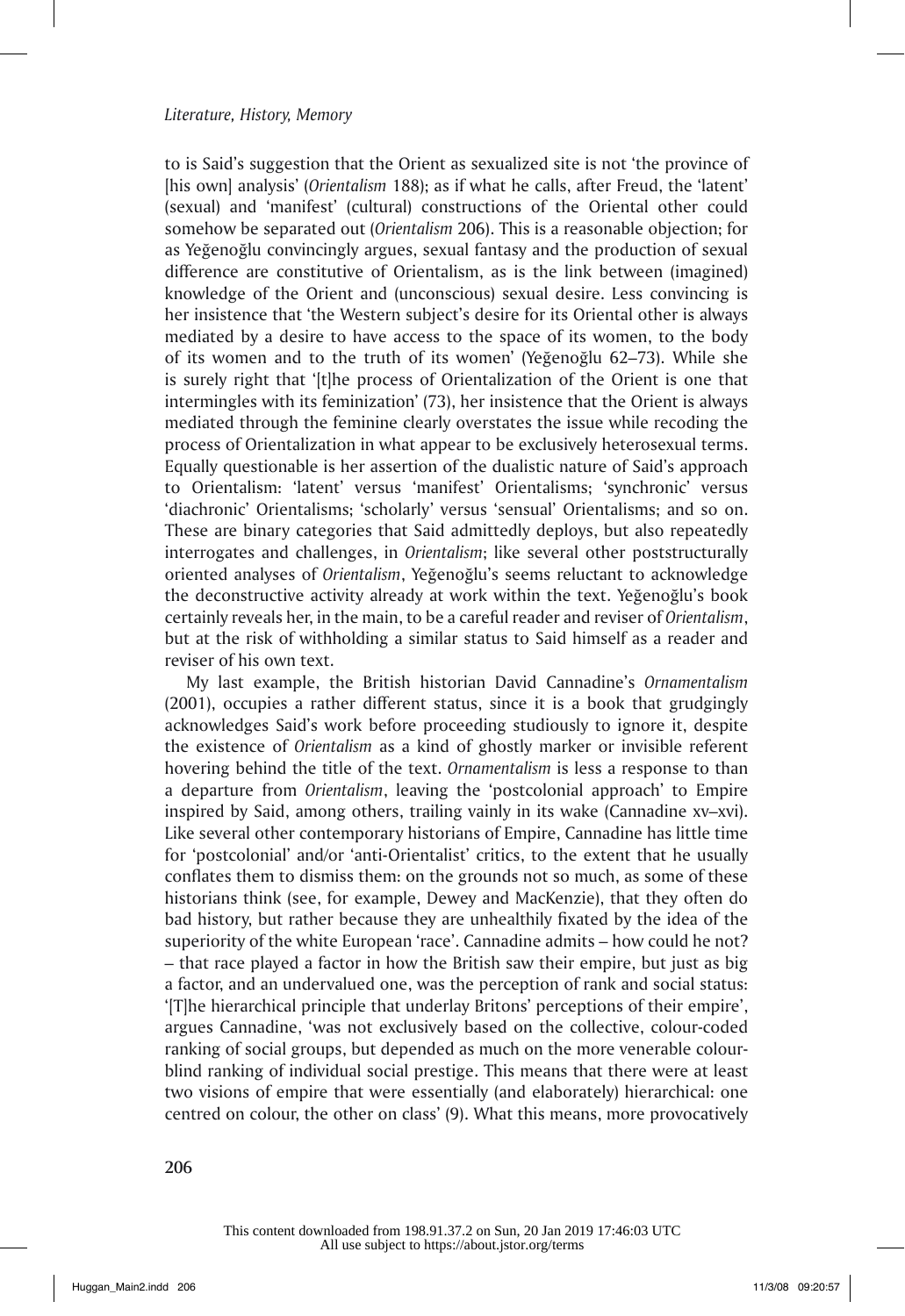put, is that 'we [...] need to recognize that there were other ways of seeing the empire than in the oversimplified categories of black and white with which we are preoccupied. It is time we reoriented orientalism' (125). It is uncertain who is to be included in Cannadine's 'we', and who it is, exactly, who is so preoccupied with 'the oversimplified categories of black and white'. But Said and his followers are certainly among those on Cannadine's mind, as he also suggests in the following early rejoinder: '[T]he British Empire was not exclusively (or even preponderantly) concerned with the creation of "otherness" on the presumption that the imperial periphery was different from, and inferior to, the imperial metropolis: it was at least as much (perhaps more?) concerned with formal "construction of affinities" [operating] on the presumption that society on the periphery was the same as, or even on occasions superior to, society in the metropolis' (xix).

Cannadine's suggestion for the reorientation of Orientalism is 'ornamentalism', by which he understands the grand display by which the British Empire made 'visible, immanent and actual' the hierarchical values for which it collectively stood (122). It does occur to Cannadine that this might be as large an order of generalization as that which he accuses Said and his ilk of perpetrating; as he contentiously suggests, however, 'the theory and practice of social hierarchy [in the colonies] served to eradicate the differences, and to homogenize the heterogeneities, of empire', to the extent that a little understood aspect of the British civilizing mission was the attempt to create other versions of the intricately layered structure of British society 'back home' (8–10).

I am less concerned here with the validity of Cannadine's argument (although my tone immediately gives me away as being sceptical) than I am with the ways in which *Orientalism* is being read, or rather not read, into the fabric of his text. The most obvious thing to say here is that *Orientalism* and the postcolonial criticism with which it is associated are largely treated as straw categories. Cannadine, it appears, is a historian in a hurry – so much of a hurry, in fact, that he feels no need to define or elaborate on entire categories of analysis (Orientalism, postcolonialism) that he summarily rejects. This is a pity, since a closer look at *Ornamentalism* reveals doubtless unwanted affinities with the duplicated 'anti-Orientalist Orientalism' for which Said and others have been regularly attacked. Lofty generalizations are made with minimal historical or sociological evidence; polemic is substituted for analysis; an anti-elitist argument is assembled, but by using an elitist approach. A phrase of Aijaz Ahmad's, used against Said, might equally be turned against Cannadine: 'It sometimes appears that one is transfixed by the power of the very voice that one debunks' (Ahmad 173). Certainly, Cannadine seems at times to be almost nostalgic for the empire his class analysis skewers, as in passages such as the following:

The head of the Commonwealth and the divisible sovereign is no longer the iconic king-emperor of old, a symbol of unity and order and subordination; and while the advent of air travel has made [royal] visits more easy and more frequent, familiarity has also served to undermine their mystery and magic.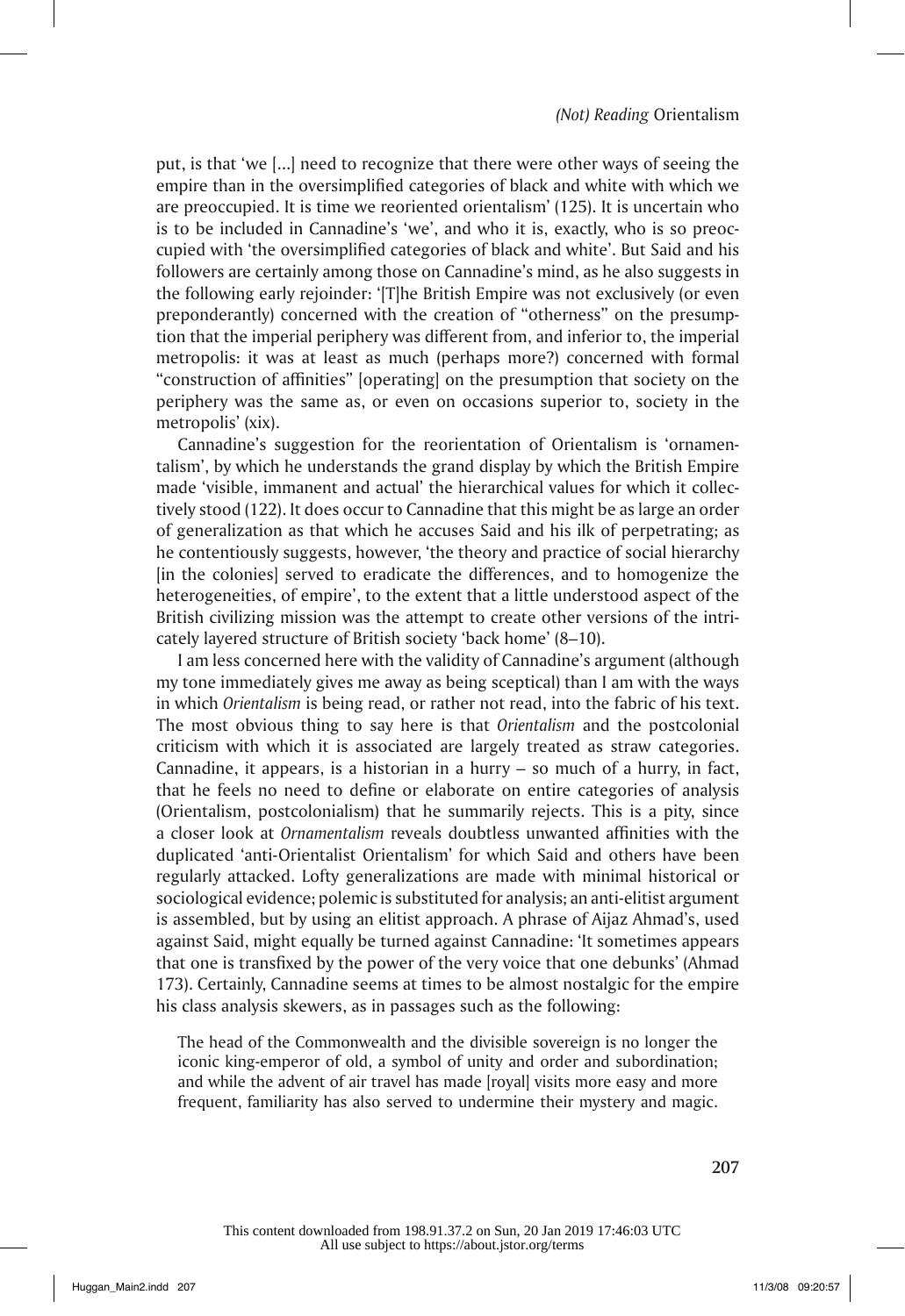The six-month voyages in British battleships, the transcontinental journeys in splendid trains, the massed throngs of eager and expectant crowds, the obsequious behaviour of colonial princes and premiers, the hushed and reverent tones of journalists and authors: all this has long since gone, and along with it the very notion that the monarch was the supreme embodiment of imperial unity and hierarchy. (169–70)

The jury remains out on whether *Orientalism* is one of the landmark works of the contemporary era or whether its flaws condemn it to secondary status; whether it will be remembered fondly for catalysing critical debates across a large number of different academic disciplines or, more grudgingly, as a deeply contradictory work that hardly merits the attention it nonetheless continues to receive. Whatever the case, it seems likely that *Orientalism* will continue to be at the centre of lively debates on self-authorizing Western scholarship, the politics of cross-cultural representation, the connection between cultural production and imperial power, and the privileges that accrue to 'race'. No doubt, it will still be seen in some quarters as a continuation, rather than a critique, of the conceptual legacies of Orientalism, while as I have suggested here, readings will still be produced that themselves replicate these 'Orientalizing' strategies, often in the name of libertarian scholarship and anti-authoritarian critique. *Orientalism*, in short, will continue to be read: meticulously, selectively, sometimes carelessly. Sometimes, I suspect, it may well be referenced by those who have not read it at all. Perhaps that is the fate of books that acquire what Said might have described as their own 'imaginative geography', and that, far exceeding the boundaries within which they were originally designated, have the uncanny capacity to generate any number of simulacral copies of themselves. Take it or leave it, read it or not, *Orientalism* is such a book. Oscar Wilde once famously said that there is only one thing worse than being talked about, and that is not being talked about. Said seems unlikely to suffer the latter fate, even if it sometimes seems as if his work has been all the more enthusiastically talked about the less it has been comprehensively read.

## Works Cited

Ahmad, Aijaz. *In Theory: Classes, Nations, Literatures*. London: Verso, 1992.

- Ashcroft, Bill, Gareth Griffiths and Helen Tiffin. *The Empire Writes Back: Theory and Practice in Postcolonial Literatures*. London: Routledge, 1989.
- Cannadine, David. *Ornamentalism*: *How the British Saw Their Empire*. London: Penguin, 2002.
- Clifford, James. 'On *Orientalism*'. In *The Predicament of Culture: Twentieth-Century Ethnography, Literature, and Art*. Cambridge, MA: Harvard University Press, 1988. 255–76.
- Dewey, Clive. 'How the Raj Played Kim's Game'. *Times Literary Supplement* 7 April 1998: 9–10.

Emberley, Julia. *Thresholds of Difference: Feminist Critique, Native Women's Writing, Postcolonial Theory*. Toronto: University of Toronto Press, 1993.

Gates, Henry Louis. 'Critical Fanonism'. *Critical Inquiry* 17 (1991): 457–70.